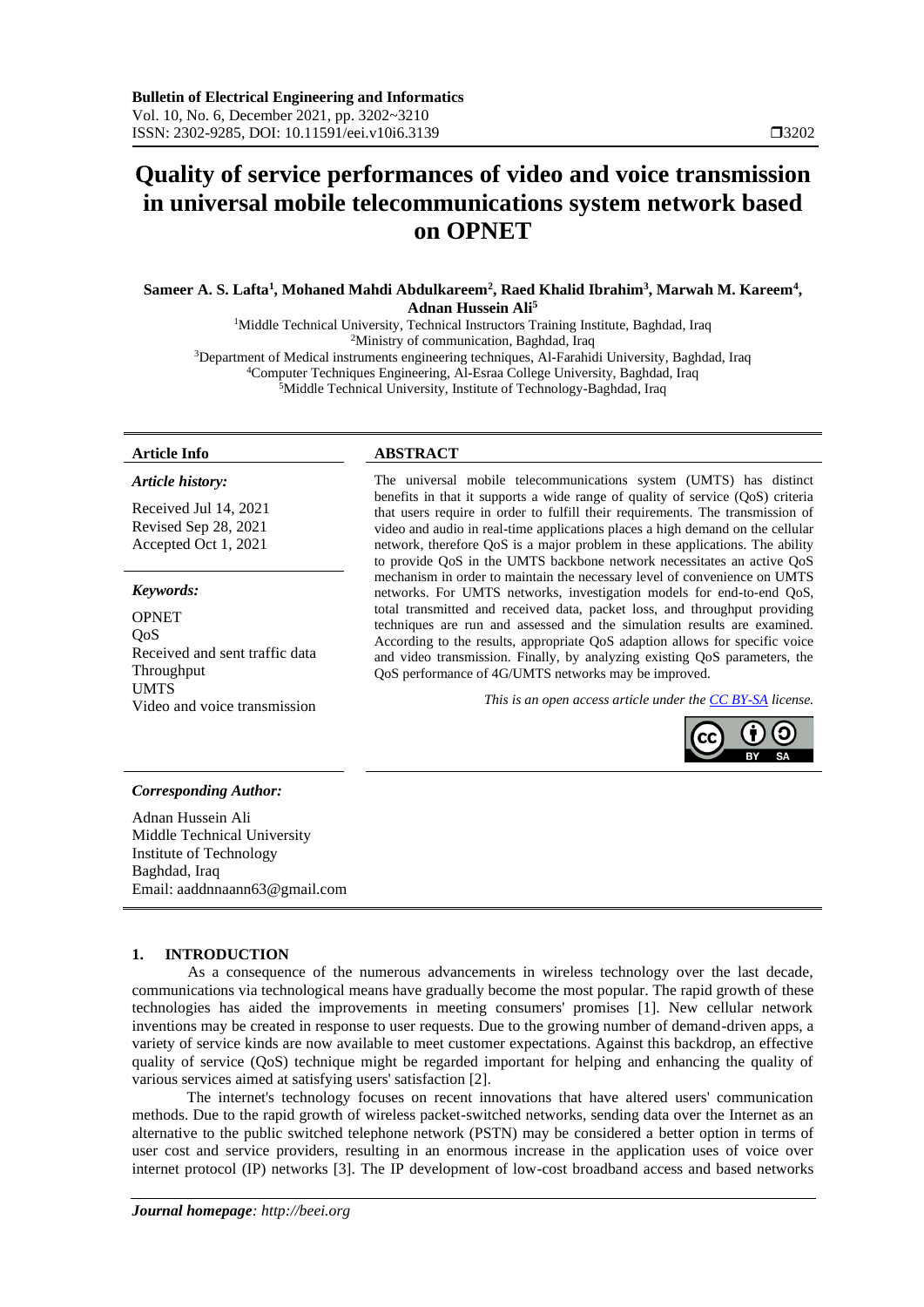has sparked a lot of interest in voice over IP (VoIP) services [4]. To be really appealing, the VoIP service's QoS must be similar to that of traditional telephony [5]. It is important to enhance data transmission quality as the use of wireless networking grows. WLAN, WiMAX, and universal mobile telecommunication system (UMTS) are all wireless networks with their own set of advantages [6].

In recent years, mobile users have become more flexible with voice and video transmissions (VVT). This emphasizes the need of good speech quality at the receiver's end, as voice/video transmission via a single network will degrade speech quality at the recipient owing to factors such as coverage area, data rate, and movement. This challenge might be solved by integrating individual networks into a heterogeneous network.

The aim of this article is to assess the existing QoS performance of video and audio conferencing on a 4G/UMTS network using key performance indicators including packet loss, delay, and throughput. The output of the performance metrics will be depicted in a simulation model and graphs to realize and assess the performance of QoS 4G/UMTS wireless networks.

# **2. RESEARCH METHOD METHODS and MATERIALS**

# **2.1. Universal mobile telecommunication system**

Explaining UMTS, as one of the 3G mobile communication technologies, has been upgraded to include 4G technology. WCDMA International mobile communications with direct spread (IMT) is used as a front air to overlap in the most popular kind of UMTS [7]. This system, however, also contains a Timedivision multiple access (TDMA) and a synchronized access time to code division multiple access (TCDMA), which covers all IMT, CDMA, and TDD.

UMTS allows users to communicate easily regardless of their location, terminal type, technological choice, or transmission manner [8]. Another developing wireless technology is the development and deployment of UMTS to the 3G network. The UMTS is a comprehensive network system that gives users high mobility and coverage to fulfill their needs in a variety of settings, including the home, workplace, rural, and urban regions as shown in Figure 1 [9], [10]. Packet-based applications, such as real-time multimedia applications, are supported by the system.

The basic architecture of 4G UMTS was built on the GSM network [11], which is represented by: the USIM or UMTS SIM card in a GSM phone is backward compatible, and the SS7 MAP protocol of UMTS is based on the GSM MAP. For circuit and packet transmission, similar but modified protocols are utilized, and specific processes are needed during packet and circuit switching to guarantee seamless hard handovers.

Many features defined by the IMT, such as flexibility, compatibility with the current system, affordability, design modularity, and high-speed packet access (HSPA) are offered by 3G. For UMTS, it offers HSPA [12] like a mixture of HSDPA and HSUPA. The 3GPP is also described as Enhanced HSPA or HSPA + (3GPP Rel-7) and Rel-8 LTE, also referred to as evolved UMTS terrestrial radio access (EUTRA). 4G is being deployed currently [13].



Figure 1. Sample 3G and 4G network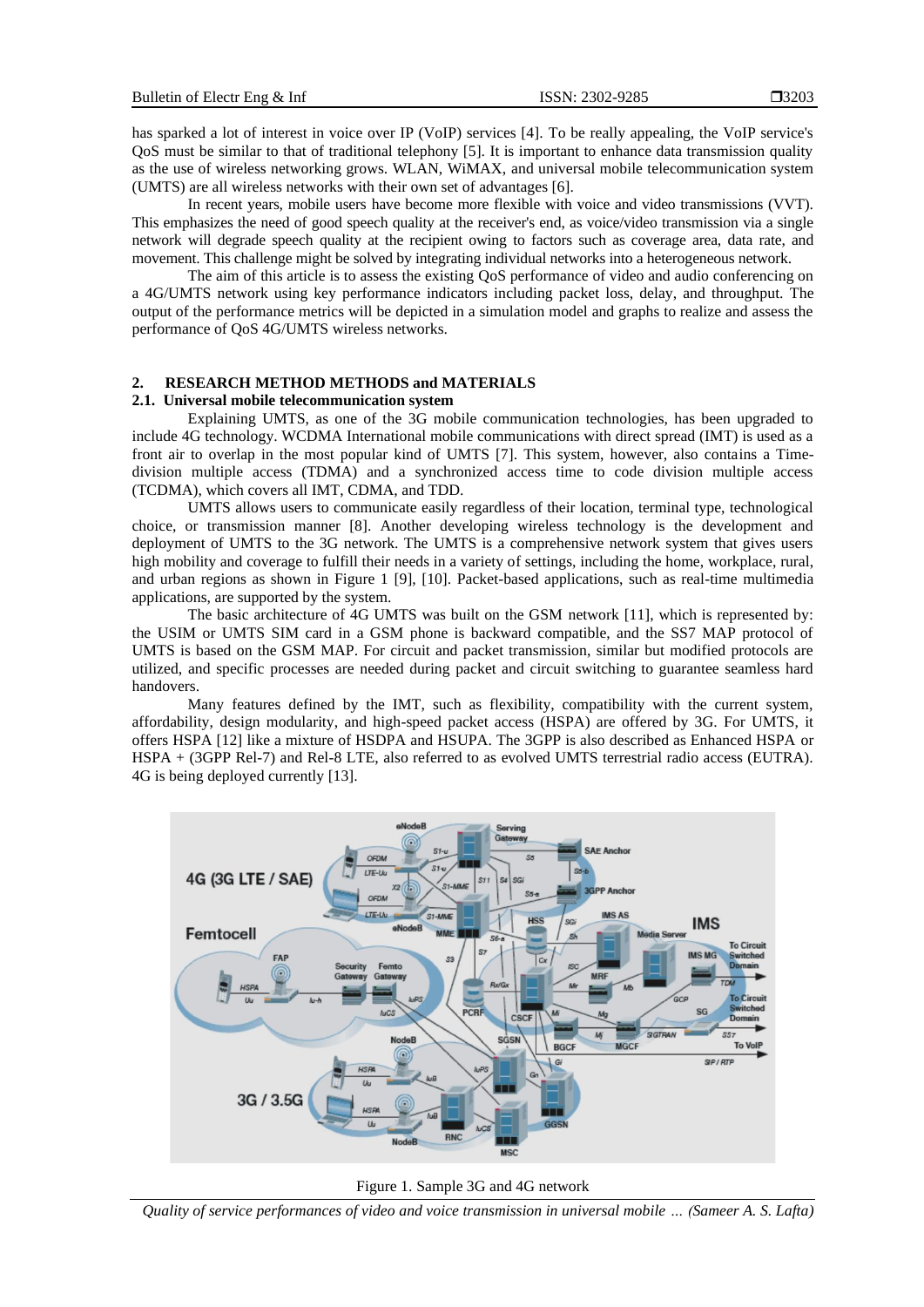# **2.2. UMTS protocol architecture**

The architecture of the UMTS protocol for the propagation of data created by IP-based applications can be seen in Figure 2. The IP suites and the applications are located at the end-nodes [14]. Header compression functionality is provided by the PDCP while the RLC layer can function in either acknowledged transparent or unacknowledged mode. A dependable data transfer can be achieved over an error-prone radio interface using the acknowledged mode while the transparent and un-acknowledged modes cannot ensure data delivery [15]. The transparent mode is mainly developed for application in the UMTS circuit-switched mode where data passed unchanged through the RLC. The operation of the MAC layer can either be in the common or dedicated mode [16]. Operation in the dedicated mode requires allocation of dedicated physical channels by one user but in the common mode, the physical channels are shared by the users for data propagation. In addition to all the radio functions, the physical (PHY) layer also has signal distribution and processing capabilities, including, forward-error-correction, power control, and interleaving [17].

| UE                                     | Node B                                       | <b>RNC</b>       |              |             | <b>SGSN</b>  |      | <b>GGSN</b>  |    |    | Host                                   |            |
|----------------------------------------|----------------------------------------------|------------------|--------------|-------------|--------------|------|--------------|----|----|----------------------------------------|------------|
| <b>Streaming</b><br><b>Application</b> |                                              |                  |              |             |              |      |              |    |    | <b>Streaming</b><br><b>Application</b> |            |
| <b>UDP</b><br><b>TCP</b>               |                                              |                  |              |             |              |      |              |    |    | <b>UDP</b>                             | <b>TCP</b> |
| IP                                     |                                              |                  |              |             |              |      | IP           |    | т  | IP                                     |            |
| <b>PDCP</b>                            |                                              | <b>PDCP</b>      | <b>GTP-U</b> |             | <b>GTP-U</b> |      | <b>GTP-U</b> |    |    |                                        |            |
| <b>RLC</b>                             |                                              | <b>RLC</b>       | <b>UDP</b>   |             | <b>UDP</b>   | UDP: | <b>UDP</b>   | L2 |    | L2                                     |            |
| <b>MAC</b>                             |                                              | <b>MAC</b>       | IP           |             | IP           | IP   | IP           | L1 |    |                                        |            |
| PHY                                    | AAL <sub>2</sub>                             | AAL <sub>2</sub> | AAL5         |             | AAL5         | L2   | L2           |    |    | L1                                     |            |
|                                        | <b>PHY</b><br><b>ATM</b>                     | <b>ATM</b>       | <b>ATM</b>   |             | <b>ATM</b>   | LI   | LI           |    |    |                                        |            |
|                                        | Uu                                           | Iub              |              | <b>IuPS</b> |              | Gn   |              |    | Gi |                                        |            |
| Legend:                                | L1<br>Subnetwork Specific<br>L2<br>Protocols |                  |              |             |              |      |              |    |    |                                        |            |

Figure 2. UMTS protocol architecture

### **2.3. UMTS architecture**

A high-level perspective of the UMTS network framework is depicted in Figure 3; it is comprised of 6 major components (UTRAN, core network, circuit switched network, SS7 network, and the external packet data network) and the major interfaces between the entities [18].

The major components of the Core network are a circuit switched (CS) domain and a packet switched (PS) domain [19]. The CS provides voice and circuit-switched data services while PS provides packet-based services. A logical framework of the UMTS is presented in Figure 4, with the CS domain shown on the left and the PS domain on the right. For both domains, UTRAN is the radio access network; it is comprised of a set of RNS which consists of 2 major logical elements (Node B and RNC) [20]. The RNS is responsible for transmission and reception processes in cells where a broadcast channel serves a coverage area.

### **2.4. UMTS network models**

MAC model: This model is implemented at the dedicated mode. The MAC layer requires a series of buffered blocks at the RLC layer. These buffered blocks are for transmission and submission as transport blocks to the PHY layer [21]. Here, each transport block is associated with an RLC block because, in the dedicated mode, no MAC header is required Figure 5. The transmission time interval (TTI) refers to the frequency required to facilitate the acceptance of the transport blocks from MAC by the PHY layer. The TTI values in the UMTS standard are 10, 20, 40, and 80 ms [22], [23].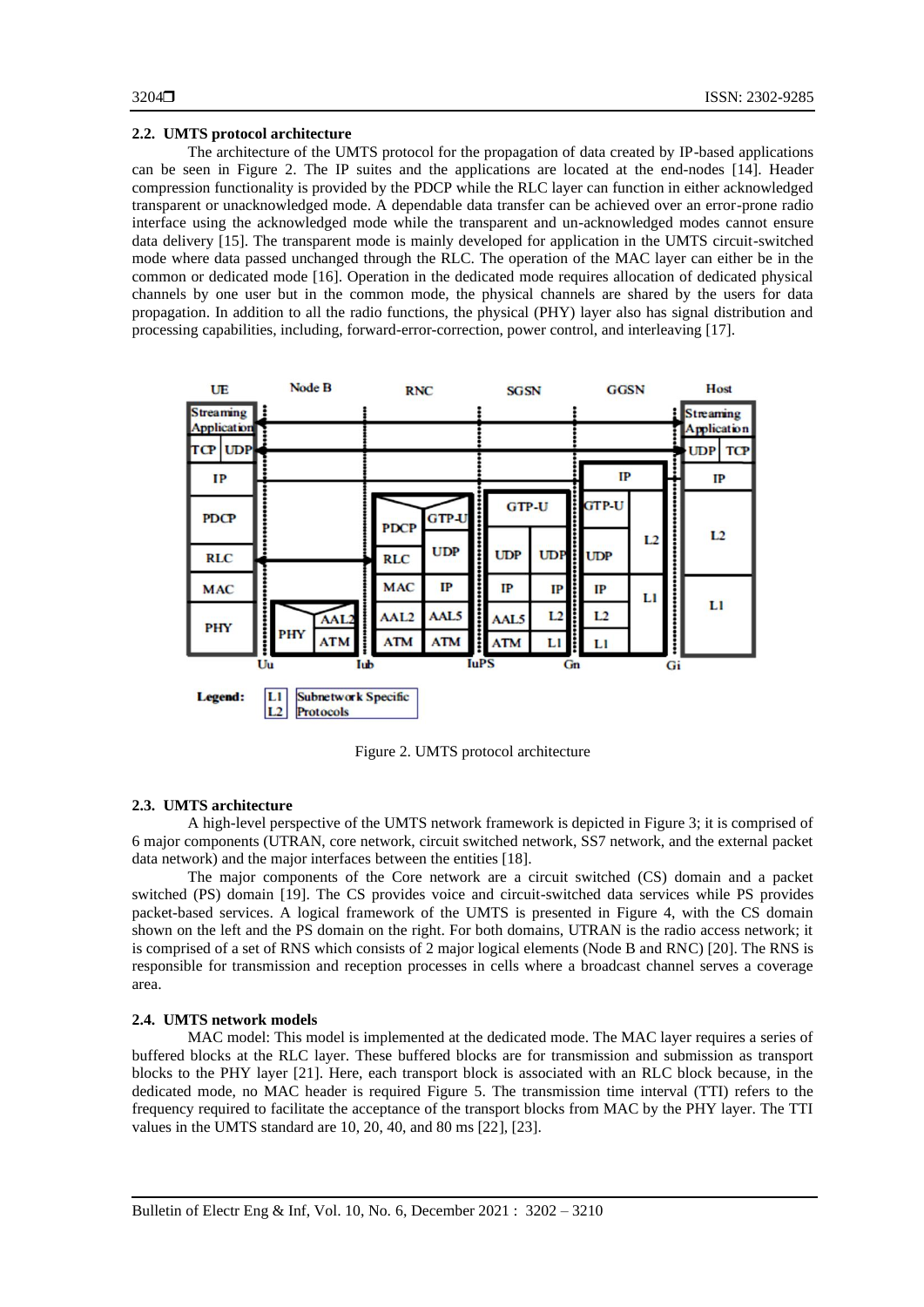3205



Figure 3. UMTS architecture



Figure 4. VoIP in UMTS



Figure 5. IP packet data transfer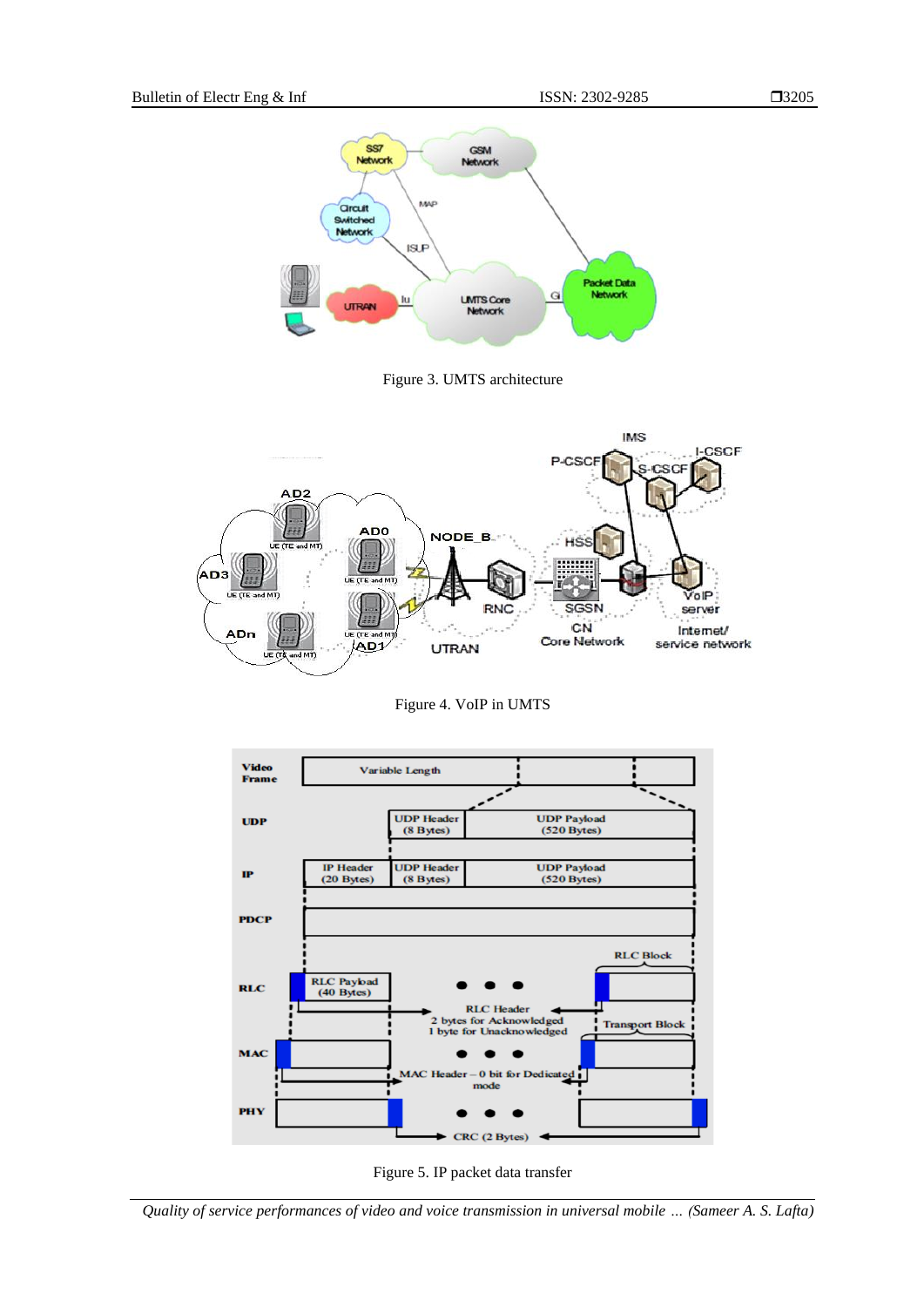PHY model: This model is mainly for transport blocks propagation over the physical channels. The transport blocks for the MAC dedicated mode are propagated over the DPCH which ensures a fixed bit rate throughout the connection. The other functions of the PHY layer are not executed in the model [24], [25]. Being that the PHY layer forwards the transport block and the CRC error indicator to the MAC layer, the PHY layers' output can be characterized by the total transport block error probability, known as transport block error rate (TBLER) [26].

Figure 5 illustrates video transmission over the UMTS network. The UDP carry each encoded video frame over the IP protocol; however, video frames of larger size than the UDP segment size (520 bytes) are broken down. The IP packets are embedded into PDCP packets before sending them as a PDCP packet of comprising of IP packet of 548 bytes to the RLC. Then, the PDCP packet is fragmented into several fixedsized RLC blocks, with each block fitted into a transport block with a CRC at the PHY layer [27]-[29].

It is expected that UMTS will deliver high-capacity mobile communications at low-costs with up to 2-Mbps data rates [30]. With the UMTS model suite, the UMTS network can be modeled to assess end-to-end throughput, service quality, drop rate, end-to-end delay, and delay jitter via a core packet network and a radio access network.

# **3. THE UMTS SIMULATION MODULE**

As demonstrated in Figure 4, the simulation module of the designed UMTS comprises of a CN, UTRAN, and user equipment (UE). CN offers switching, routing, and all functions of network management. UE has a radio interface which is provided by URTAN unit that includes the RNC and base station (Node B). The UE may be a laptop, mobile handset, or any appliance which may afford access to the network.

A simulation model can be designed for calculating the performances of QoS for voice and video transmission at UMTS network with forming an OPNET scenarios as shown in Figure 6. Here, a few nodes of UMTS can be suitable for both video as well as voice conferencing. These nodes at scenario have eminent characteristics due to their application of client-server can supported and packets are assisted on the basis of first-come-first-serve (FCFS). Many traffic modules may be considered for video simulation while for voice users, a conversational module can be concerned for utilizing. For video with low-quality, a background traffic module can be considered whereas an Interactive traffic module are considered with high video conferences.



Figure 6. Scenario with QoS

During an active VoIP call from one mobile user (say, UE1) to another (say UE2), the voice packets are propagated from UE to RNC via Node-B over a Real-time Transport Protocol (RTP) embedded in the UDP. The establishment of the Radio Resource Control (RRC) connection over the channel is first ensured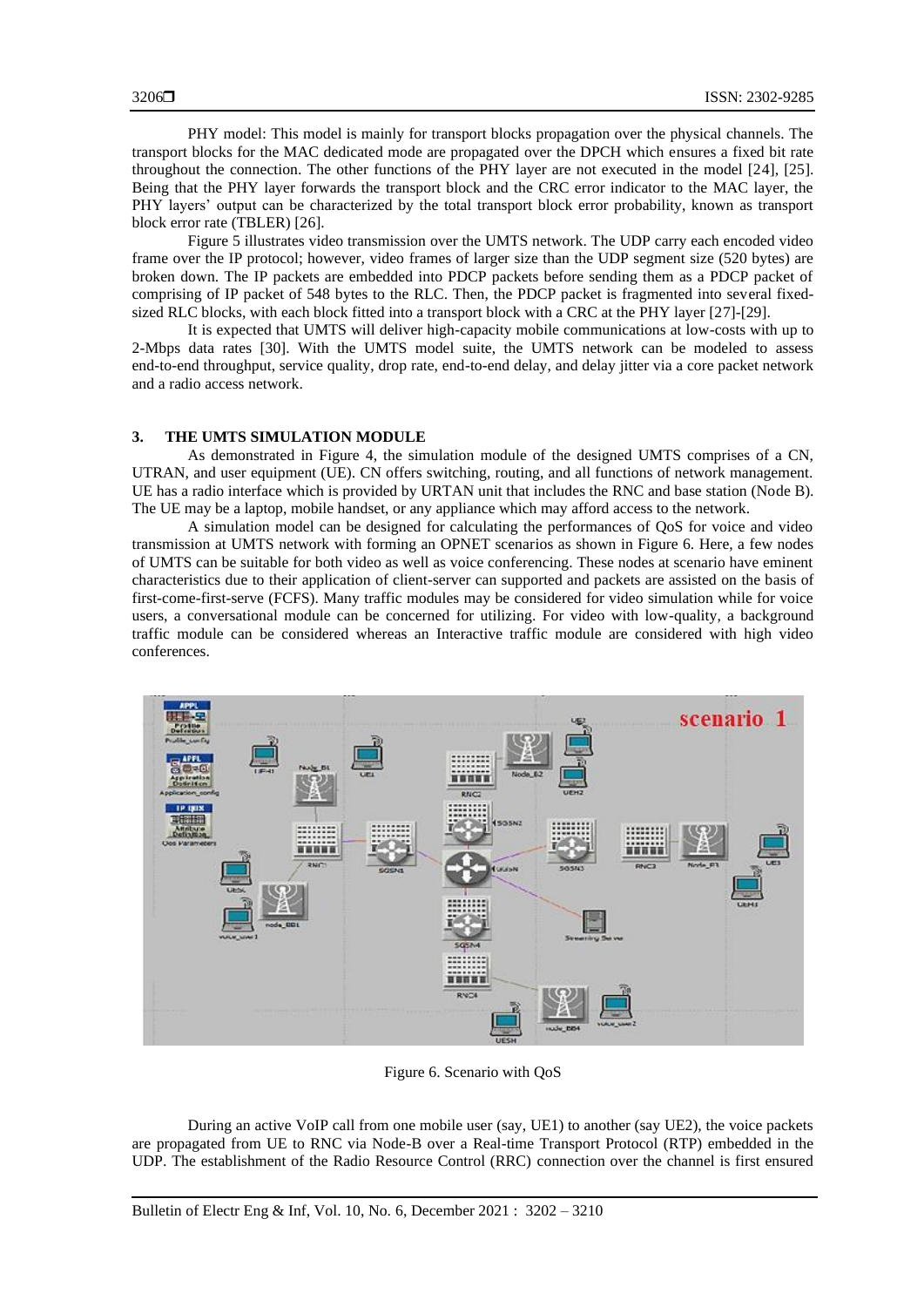before setting up the point-to-point radio connection by the RNC. The RNC also sets up the signaling network connection before transmitting the acknowledgment to the UE. Then, the subscriber status and the accounting information are forwarded to the home AAA server for call authorization and authentication. Next, the UE will initiate the attach process before setting up the PDP context which contains the maps and routing details for packets transmitted between the UE, the SGSN, and the GGSN. The VoIP traffic in UMTS is directly routed from the Gateway to the VoIP server.

The QoS performance is estimated by introducing an IP-QoS attribute for implementation of the network's QoS. In the QoS application, different forms of queuing mechanisms exist but, in our simulation, a test of WFQ queuing schemes are applied and better performance is achieved using WFQ. It is reliable, implementation is easy and effective for explaining the traffic priority in the network. For performance optimization, differentiated service (DiffServ) may be used because it has executive control of delay, packet dropping, and bandwidth preferences. With a view to enabling DiffServ in such networks, the use of differentiated services code point (DSCP) can be applied for voice and video transmission. In the case of the QoS scenario, DSCP was applied using DiffServ to forward any packet more professionally. AF11 can be used for low-quality video conferencing and AF33 for high quality, but for video streaming, AF43 may be used and while EF is suitable for voice conferencing in the scenario as depicted in Figure 6.

# **4. SIMULATION RESULTS**

The suggested model can be used for performance measurement of running data, and voice and video traffic; therefore, the received/sent traffic and throughput are the performance metrics for voice and video used with QoS and without QoS. Packet loss can be considered an important factor for determining the data transmission quality.

#### **4.1. Received and sent traffic data**

In Figures 7, the X-axis denotes the simulation time (12 min) while Y-axis denotes the received and sent data (bps). The sent data is represented by the red line while the received data is the blue line in all the plots. Figure 5 showed that there was no traffic prior to the second minute (the warm-up period). This is followed by an exponential increase in the sent and received video data until the sixth minute. After the sixth minute, the difference between the sent and received data became apparent, denoting an increase in the packet loss by >2%. This level of packet loss may be not tolerated for video conferencing.

Packet loss in a scenario with QoS during video conferencing is presented in Figure 7 (a). This figure showed an overlap between the red and blue lines due to the near equal amount of total data sent and received during video conferencing despite the high background load (90%) at 500 sec. This suggests a lower packet loss during video conferencing in a network with OoS compared to the other scenario. At the 15<sup>th</sup> min, the sent data was a bit higher than the received data, making it difficult to differentiate them. This represents a less than 1% packet loss which is tolerable for video conferencing (refer to Table 1).

Figure 7 (b) depicts the packet loss during voice conferencing in a network with QoS. As in Figure 7 (a), there is also a close gap between the total data sent and received during the voice conferencing, suggesting a better rate of packet loss in the network with QoS compared to the other scenario. At the 12<sup>th</sup> min, the sent data was a bit higher than the received data, making it difficult to demarcate them. This implies an insignificant rate of packet loss (<1%) despite the high background (90%) load. This level of packet loss is tolerable for voice conferencing (refer to Table 1).

| Table 1 UMTS OoS requirement [21] |                      |                        |                  |                                              |                              |            |  |  |  |  |  |
|-----------------------------------|----------------------|------------------------|------------------|----------------------------------------------|------------------------------|------------|--|--|--|--|--|
| Medium                            | Applications         | <b>Symmetry Degree</b> | Data Rate (Kbps) | Key performance parameters and target values |                              |            |  |  |  |  |  |
| Audio                             | Conversational voice | Two-way                | $4 - 25$         | $<$ 150, preferred $<$ 400 limit.            | $\langle 1 \rangle$ (jitter) | $<$ 3% FER |  |  |  |  |  |
| Video                             | Video phone          | Two-way                | 32-384           | $<$ 150, preferred                           | $\leq$ 1                     | $<$ 1% FER |  |  |  |  |  |
|                                   |                      |                        |                  | $<$ 400 limit. 100 $<$ ns                    |                              |            |  |  |  |  |  |

#### **4.2. Video throughput**

In Figures 8 (a) and (b), the simulation time (min) is plotted in the X-axis while the received throughput (bits/sec) is represented in the Y-axis. The throughput for the scenario with QoS is represented by the blue line in both figures while the red line represents the throughput of the scenario without QoS. The comparison of the throughput received for low-quality video conferencing in scenarios with and without QoS is presented in Figure 8 (a). This figure showed that until the  $2<sup>nd</sup>$  min (the warm-up time), there was no throughput for both network scenarios, but after 2 min, there was an equal increase in both throughputs. The significant difference in the throughputs of both scenarios increased significantly after the  $6<sup>th</sup>$  min. The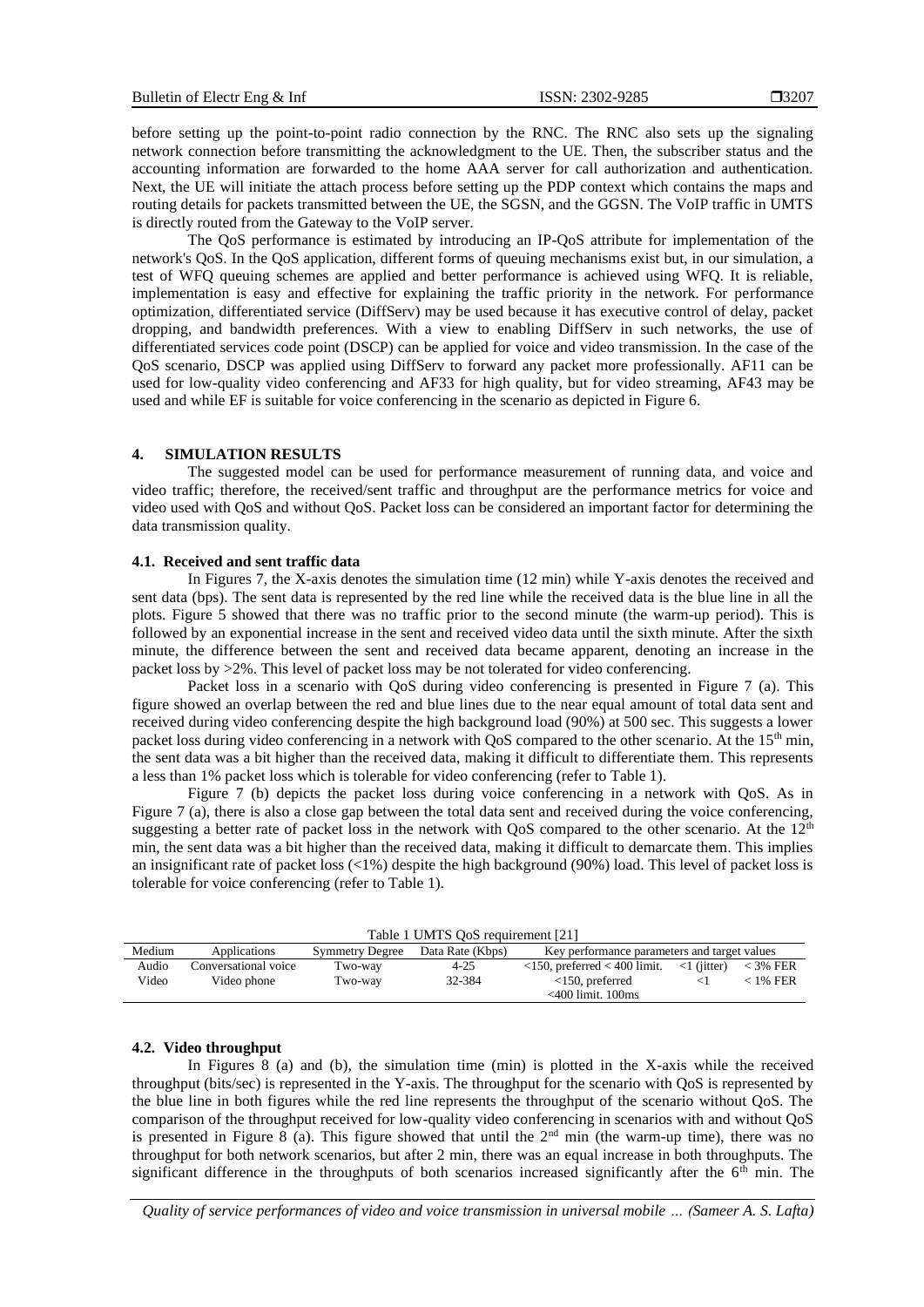throughput decreases slowly in a scenario with without QoS as the packet loss increases. The transmission throughput at the 15<sup>th</sup> min in a scenario with QoS was higher than the obtainable in the other scenario. The study showed that the packet loss affected the throughput but in this our investigation, the scenario without QoS experienced more packet loss compared to the scenario with QoS. That is the reason for the lower throughput recorded in the scenario without QoS compared to the scenario with QoS.

The throughput received by a high-quality video user in scenarios with and without QoS is compared in Figure 8 (b). Here, there was no throughput until the 2<sup>nd</sup> min after which the scenario without QoS started showing a remarkable throughput which is a little more than that of the scenario without QoS. However, the throughput of the scenario with QoS became higher than that of the scenario without QoS after the  $10<sup>th</sup>$  min, implying a decrease in the throughput of the scenario without QoS after the  $10<sup>th</sup>$  min possibly due to the increasing rate of packet loss. However, the throughput of the scenario with QoS kept increasing consistently possibly due to adequate QoS support.



Figure 7. Show; (a) total sent and received data for video, (b) voice conferencing QoS



Figure 8. Throughput comparison for; (a) low quality, (b) high quality video streaming

# **4.3. Voice throughput**

The throughput received by a voice user during voice conferencing in scenarios with/without QoS is compared in Figure 9. In this figure, the X-axis is the simulation time (in min) while the received throughput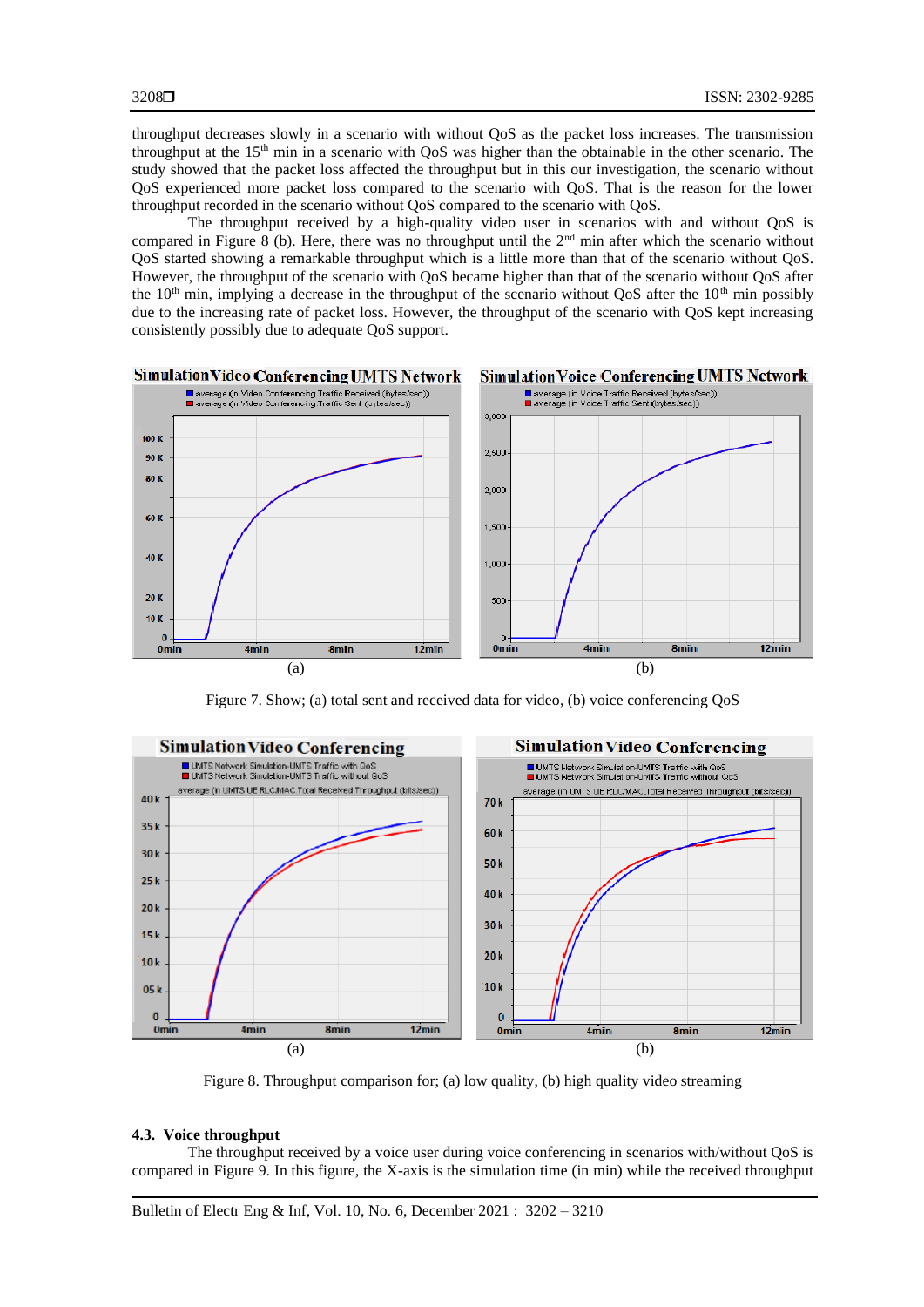(in bits/sec) is represented in the Y-axis. The throughput for the scenario with QoS is represented by the blue line while the red line is the throughput of the scenario without QoS. Figure 9 showed no throughput in both scenarios until the  $2<sup>nd</sup>$  min (the warm-up time) but after the  $2<sup>nd</sup>$  min, the throughput for both scenarios increased equally until the 8<sup>th</sup> min after which a clear difference (significant increase) was observed in the throughput between both scenarios. It was observed that the throughput at this time for the scenario without QoS was smaller than that of the QoS-aided scenario possibly due to the higher rate of packet loss in the scenario without QoS. This explains the lower throughput of the scenario without QoS compared to the scenario with QoS. Based on this figure, it can be stated that packet loss affected the throughput. Hence, a high throughput can be achieved by reducing the rate of packet loss through the use of the appropriate QoS scheme in the network.



Figure 9. Comparison of throughput for voice conferencing

#### **5. CONCLUSION**

The compatibility of the QoS parameters with the application determines their performance. The analysis of the simulation results in this study showed that the proposed QoS scheme for the current 3G/UMTS network QoS parameters are compatible due to the appropriate suitability of QoS for both voice and video transmissions. The performance evaluation in this study was based on certain QoS parameters like the packet delay, jitter, packet loss, and throughput. The evaluation of the performance of the current QoS scheme in UMTS network was done via the analysis of the simulation results. From the analysis, it was evident that a proper QoS adaptation will ensure qualitative voice and video transmission. Therefore, the existing QoS parameters could be stated to provide appropriate support for both voice and video transmission over 3G/UMTS network.

#### **REFERENCES**

- [1] S. Jadhav, H. Zhang and Z. Huang, "Performance Evaluation of Quality of VoIP in WiMAX and UMTS," *2011 12th International Conference on Parallel and Distributed Computing, Applications and Technologies*, 2011, pp. 375-380, doi: 10.1109/PDCAT.2011.67.
- [2] A. A. Hussien and A. H. Ali, "Comprehensive investigation of coherent optical OFDM-RoF employing 16QAM external modulation for long-haul optical communication system," *International Journal Electrical and Computer Engineering (IJECE)*, vol. 10, no. 3, pp. 2607-2616, 2020, doi[: 10.11591/ijece.v10i3.pp2607-2616.](http://doi.org/10.11591/ijece.v10i3.pp2607-2616)
- [3] M. J. Abbas and A. A. Mahmood, "Efficiency and effectiveness video on demand over worldwide interoperability for microwave access," *International Journal of Electrical and Computer Engineering (IJECE)*, vol. 9, no. 3, pp. 1919-1923, June 2019, doi: 10.11591/ijece.v9i3.pp1919-1923.
- [4] P. A. Ochang and P. J. Irving, "Evolutionary Analysis of GSM, UMTS and LTE Mobile Network Architectures," pp. 27–39, 2016.
- [5] B. M. Al-Mahadeen and A. Al-Mseden, "Improving the QoS of VoIP over WiMAX Networks Using OPNET Modeler," *International Journal of Computer Science and Network Security*, vol. 17, no. 8, pp. 132-142, 2017.
- [6] E. A. Walelgne, J. Manner, V. Bajpai and J. Ott, "Analyzing throughput and stability in cellular networks," *NOMS 2018 - 2018 IEEE/IFIP Network Operations and Management Symposium*, 2018, pp. 1-9, doi: 10.1109/NOMS.2018.8406261.